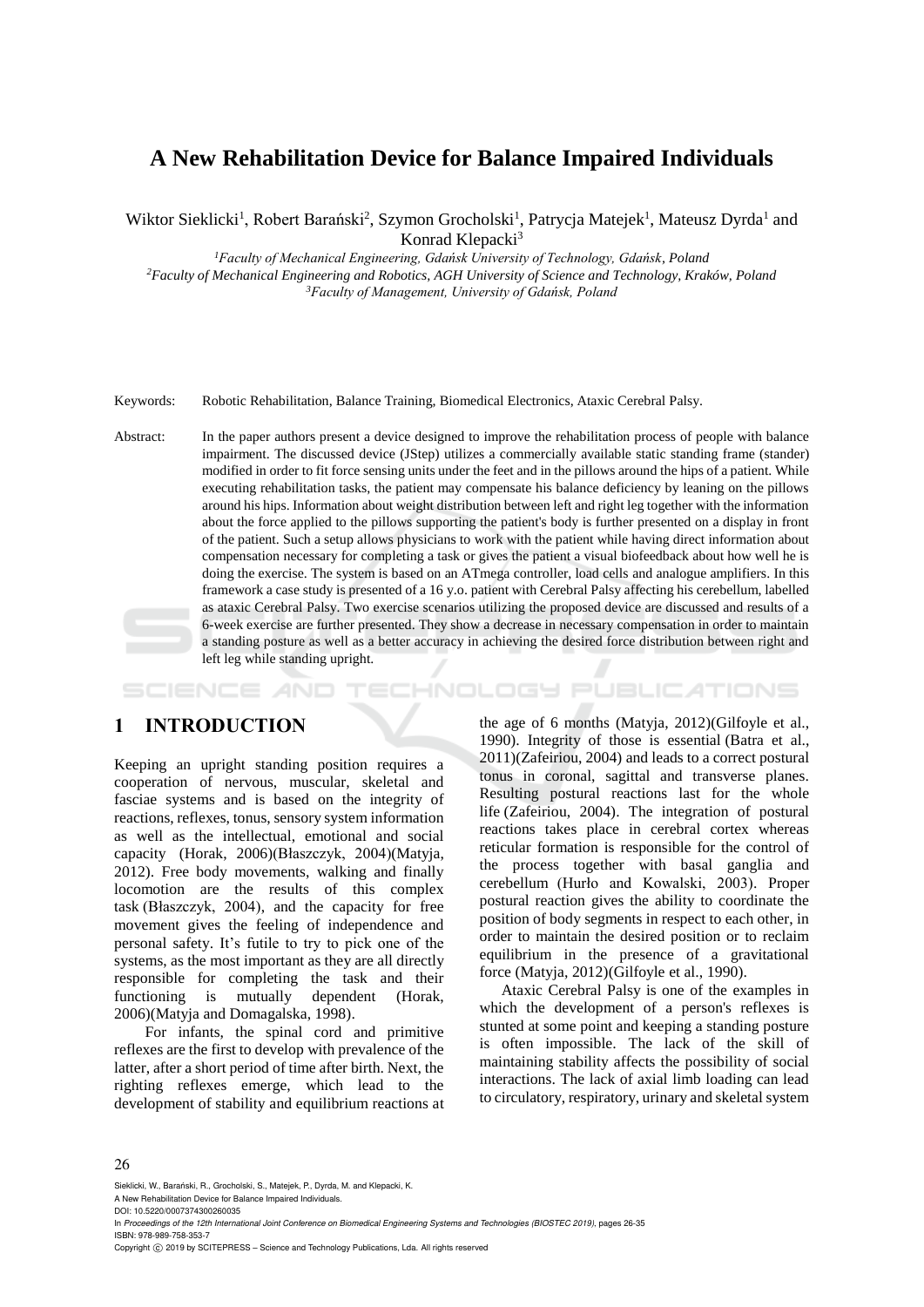dysfunctions (Drużbicki et al., 2013). Due to the complex nature of Cerebral Palsy, resulting mobility disorders have various forms.

It is important to differentiate between stability and equilibrium. Equilibrium is a state in which the adjustment of the position of body segments is a result of bringing the resultant of acting forces on the body down to a minimum. It is achieved by adjusting the proper tonus of the muscular system in a stationary environment (Błaszczyk, 2004). Whereas stability is the ability to maintain equilibrium in a dynamic environment where disturbances may occur (Horak, 2006)(Kuczyński et al., 2012).

In this paper we focused on the condition affecting a particular patient, so the proposed device is designed to meet the requirements of Ataxic Cerebral Palsy patient rehabilitation.

Various devices are used for maintaining an erect posture like: walking (walkers) and standing (standers, parapodia) assistance devices. They are usually modular with a wide base and support a patient in an upright position by various elements of the device. Walkers enable their users to move around. The parapodia can be of two kinds: static parapodium, which stabilizes the body of the patient in an upright position, and may provide support in the chest, hip, lumbar and knee areas, or a dynamic parapodium, which stabilizes a patient's body while allowing one to move around in limited space. Movement of the device is achieved here via repeated body movements from side to side.

Active forms of work with a patient held upright with a parapodium device usually focuses on activating their manual and cognitive skills. It is possible, because a parapodium allows the patient to free the arms from supporting the body, while simultaneously blocking their legs in most cases.

The available standers are very limited in their role as assisting devices for ameliorating stability or training correct gait patterns for patients with a GMFCS (Gross Motor Function Classification System (Palisano et al., 2007)) level of IV-V. Even the dynamic parapodium doesn't allow the patient to train their gait, because the movement of the device is achieved through a side to side rocking movement, which does not help with developing correct walking patterns. There are no strong arguments to back the thesis, that exercising with the use of walkers allows to minimise coordination dysfunction, which in turn would allow the patient to be able to retain their balance without the help of assisting devices (Livingstone and Paleg, 2016)(Paleg and Livingstone, 2015). Even though, a parapodium may be a good starting point for exercise which have a goal

of getting to know the correct muscle tonus while in an upright position.

It is a common practice, that gait rehabilitation is performed with a help of balancing platforms and force platforms (Woollacott et al., 2005)(Shanahan et al., 2018). If the patient leans on the stabilizing device though, posturography with its CoP (Centre of Pressure) analysis does not provide correct results. There are just a few tools, which would help training and measuring stability based on the CoP for people, who need standing assisting devices to maintain an upright position (e.g. most of patients with a GMFCS level of IV-V).

An example of a device where designers reached beyond the goal of just keeping the patient upright is the static-dynamic parapodium BalanceReTreiner BalanceReTreiner (Matjacić et al., 2003)(Gałęcki et al., 2013)(Michalska et al., 2011). It allows to keep the patient in an upright position, while allowing for an inclination in coronal and sagittal planes for up to 10 degrees, where the inclination is assisted with a resistance from a spring. The feet of the patient remain attached to the floor. The device uses a visual feedback that shows the patient the current inclination of their upper body. Measurements of the inclination are registered via accelerometers. The patient is requested to control the inclination of the body, based on the direction and amount of inclination shown on a screen in front of him. The assessment of the patient's abilities is based upon the concordance of the directions and amounts of inclination requested by the program and executed by the patient. The patient's actual CoP is affected by a possible leaning on the device. There is no information gathered about the pressure applied by the patient to various parts of the device. Therefore the device does not allow to monitor the patient's CoP. Spring mechanism is the resistor for patient movements. Therefore, the force required to perform an inclination rises, as the inclination gets deeper. This behaviour is very different to what the patient experiences when he has no support from the device.

There is a lack of adequate rehabilitation devices, which would enable monitoring of forces necessary to compensate the disturbances of stability for individuals, which are not able to maintain an upright position without the aid of a physiotherapist and orthopaedic aids. This led authors to develop the idea of the JStep device described further in this paper.

This paper is organized as follows: the device construction and sensing system are described in Section 2; specific case study done with presented device and its results are described in Section 3; the discussion is presented in Section 4.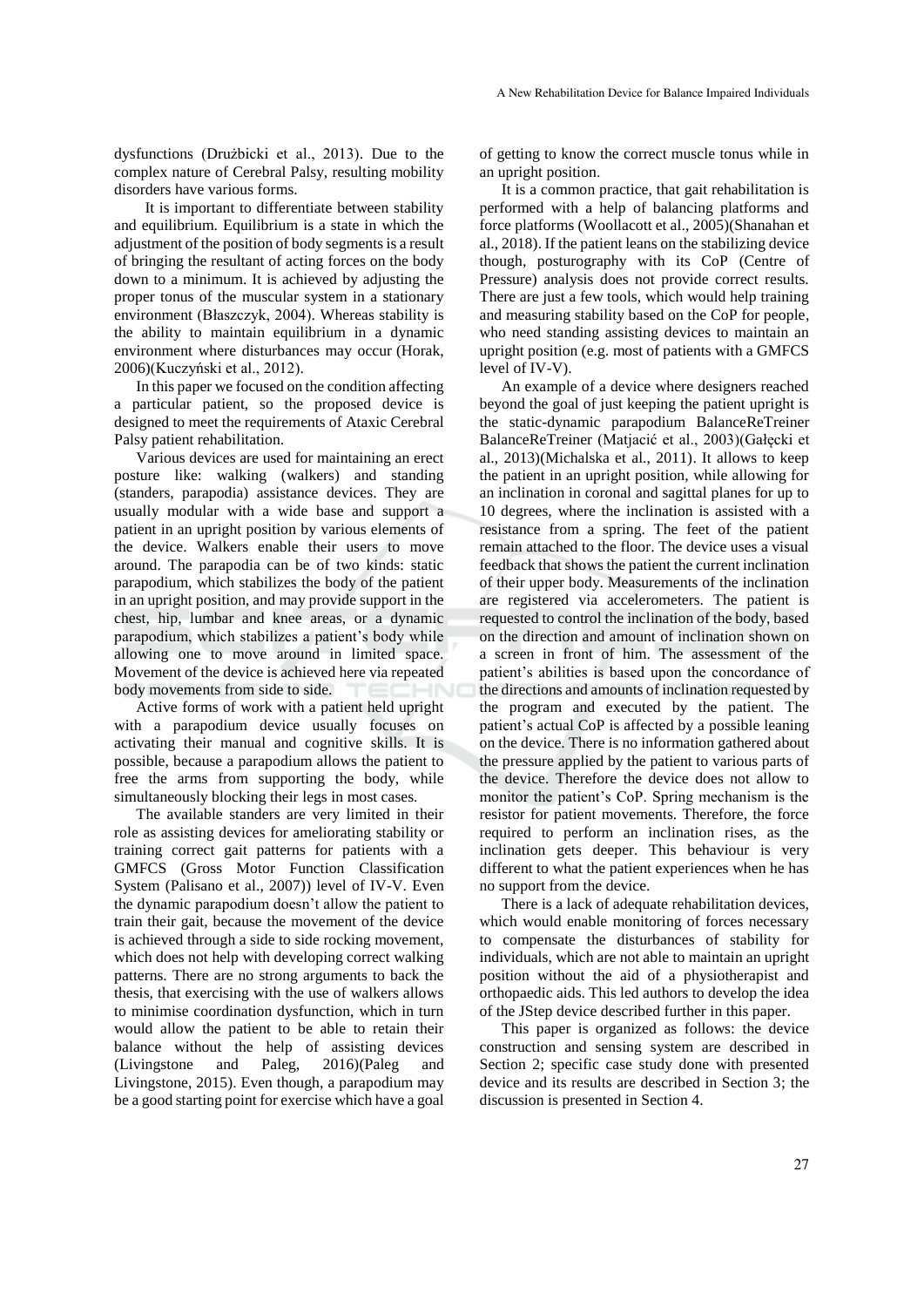### **2 REHABILITATION DEVICE**

The device was designed and built so that it provides a real-time visualisation of the body weight distribution between the left and the right leg. It also provides information about leaning of the patient on left, right and rear side pillow of a static parapodium. The device can be used as a rehabilitation exercise platform. The patient's goal is to follow a therapist's orders with visual information on the body weight distribution and the force applied to the supporting pillows of the parapodium. The design assures that the patient is safely held upright.

If the pressure applied to the supporting pillows is treated as a necessary help in maintaining stability, then the information about the usage of the supporting areas and the measured amount of pressure applied to them can be an additional tool for the therapist during stability exercises. The information about the amount of pressure applied to the base of the left and right foot allows identifying asymmetry of leg load.

This device is designed using basic and affordable electronic and mechanical elements in order to make it more accessible for potential patients.

### **2.1 Mechanical Platform**

A static standing frame PJMS 180 (Figure.1, left) has been chosen as a platform to be modified in order to fit the sensors. It is a commercially available stander, already designed to be safe for the patient. It's crucial that the position/length of each component of the stander is easily adjusted, thus adapting the device to our needs with a reasonable amount of work.

The position of the two independently mounted platforms on which the patient stands can be shifted in coronal plane. Pillows on the sides of the stander, as well as the one in the front and in the rear hold the patient in the upright standing position. Those can be raised or lowered depending on the height of the patient. The distance between them can also be adjusted. Two cups straightening the knees that were originally installed in the device have been removed so that the patient is able to lift the leg and bend the knee. In case the patient has little or no control over the extensor muscles of the leg, the cups may be replaced with a rubber band so that the legs return to the straightened position.

The measurement of the applied force is done by load cells mounted in the frame. Each of the highlighted surfaces on the left in Figure 1 is capable of sensing the force acting perpendicularly to the surface. Load cells used in the pillows (Figure 1a and Figure 1b) are beam type load cells NA27-005. Their

measurement range is wide enough so that a person weighing 90 kg and with a height between 155 and 185 cm may lean on any pillow and the reading will be adequate to the leaning force. In order to measure the body weight distribution between right and left leg, load cells YZC-161 are used (Figure 2, left). Their advantage is that they have very low profile (12mm) while being able to measure and withstand significant loads (up to 40 kg each).

Both left and right standing platform is equipped with a vertical barrier on the inside edge of the platform (Figure 2, right). This is due to the fact that the patient with whom we were working had problems with putting his feet back on the platform after raising them. A 10 cm barrier between his feet is enough to manage this problem.

The device is designed targeting both private customers and medical centres that focus on the therapy of CP patients. With all that in mind the design allows the device to be lightweight and easy to move in a house or at a gym, so that it can be placed in a convenient place. The weight and size of the device allows carrying it around with minimal effort.



Figure 1: Static stander in a basic version (left), sensing surfaces after mounting sensors (right); a) green - two side pillows surfaces; b) blue - rear pillow surface; c) red sensors under the feet.



Figure 2: Four YZC-161 load cells bundled to measure weight of the patient (left); standing platforms mounted on the top of the load cells (right).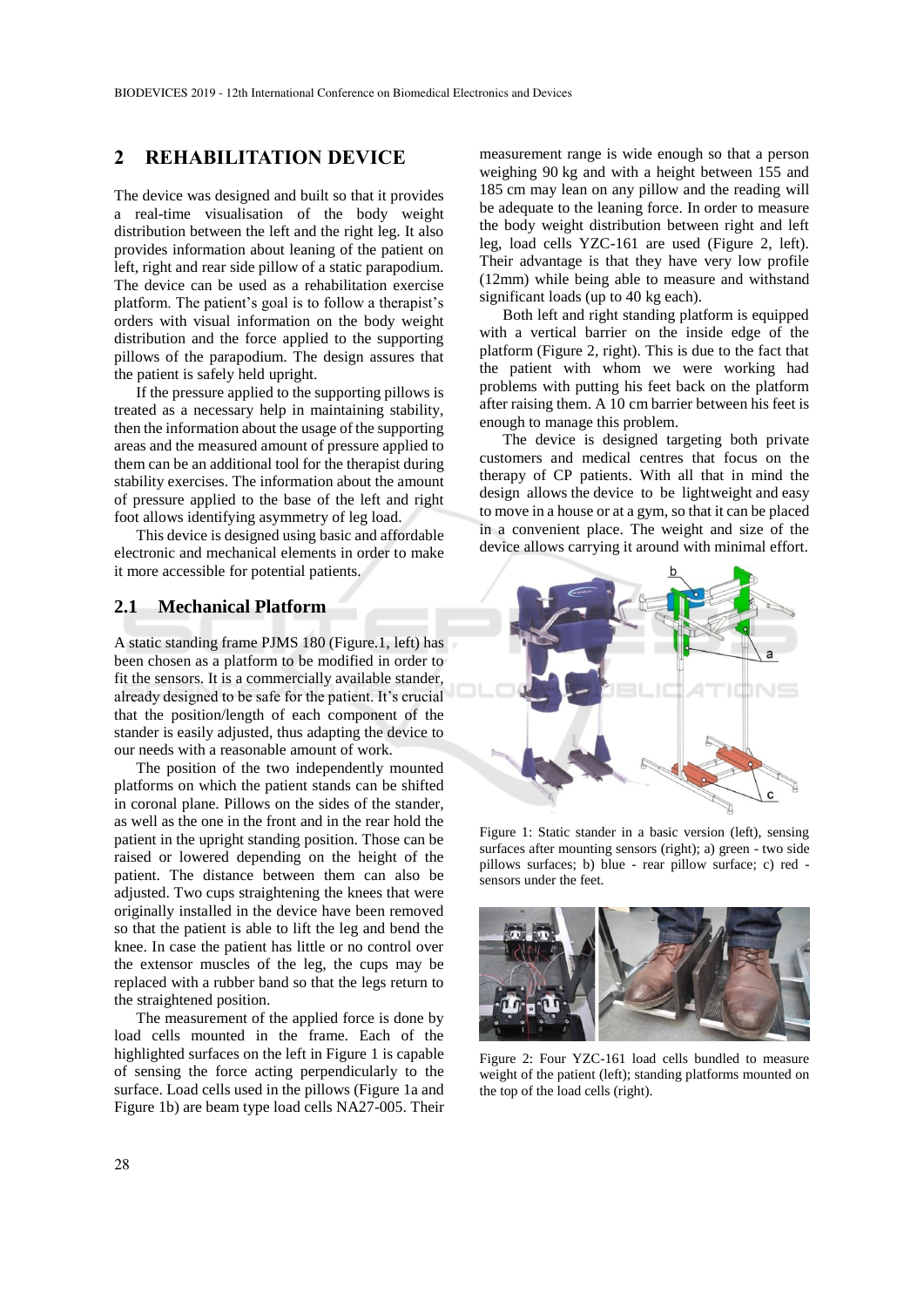Shifting body weight from one leg to another implies shifting the position of the hips to the sides as well. For this reason the distance between each of the side pillows and the patient's hips remains approximately 3 cm. This distance was chosen after trial tests. We noticed it was still enough for the patient to feel comfortable and safe, knowing that he can lean on the side pillow, while it was enough for him to shift the body weight as well. Lack of constant pressure between the patient's body and the side pillows of the stander requires more physical strength from the patient, therefore it has to be adjusted specifically for the patient.

The complete device, prepared for tests is presented in Figure 3 with LED (Light Emitting Diode) display mounted in front of the patient. Since no one is in the device only two LEDs indicating null weight applied to the right and left standing platforms are illuminated. In this setup, the two holding bars in front of the patient are present but during later tests they were removed.



Figure 3: A photograph of the JStep platform with LED display mounted in front of the modified stander.

### **2.2 Sensory System and Data Acquisition Module**

Each load cell mounted in the pillows is a separate measuring cell. Load cells mounted under the standing platforms are placed in bundles of four and create two groups of Wheatstone half-bridges configuration on each of the two platforms. This gives possibility to measure body weight distribution bet

ween left and right leg.

The signal flow diagram is presented in Figure 4. The entire device is powered only through USB 2.0 5V, therefore the signal from load cells has to be amplified with low voltage analogue amplifiers TL084. A central unit ATmega328 controller is equipped with a built-in analogue-digital converter with a resolution of 10-bit, and six channels. In order to light up adequate number of LED on a display in front of the patient, shift registers are used. Fast switch ing between illuminated LEDs gives the possibility to control nine independent LEDs with one output from the ATmega unit. Collected data includes amount of time spent in order to execute an exercise as well as amount of force applied to the device by the patient. All together is transmitted through UART via USB to a personal computer with a 10 Hz frequency.



Figure 4: A diagram of information flow of the force applied to the device.

### **2.3 LED Display and Control Panel**

Significant difficulties in reading and understanding complex information by patients with vestibular system damage within Cerebral Palsy in cerebellum (Ojoga and Marinescu, 2013) implies that the information about the forces applied to the device has to be shown in a simple and informative way. A numerical display with values changing in respect to the force applied to the device was tested, but the patient could not understand the readouts during the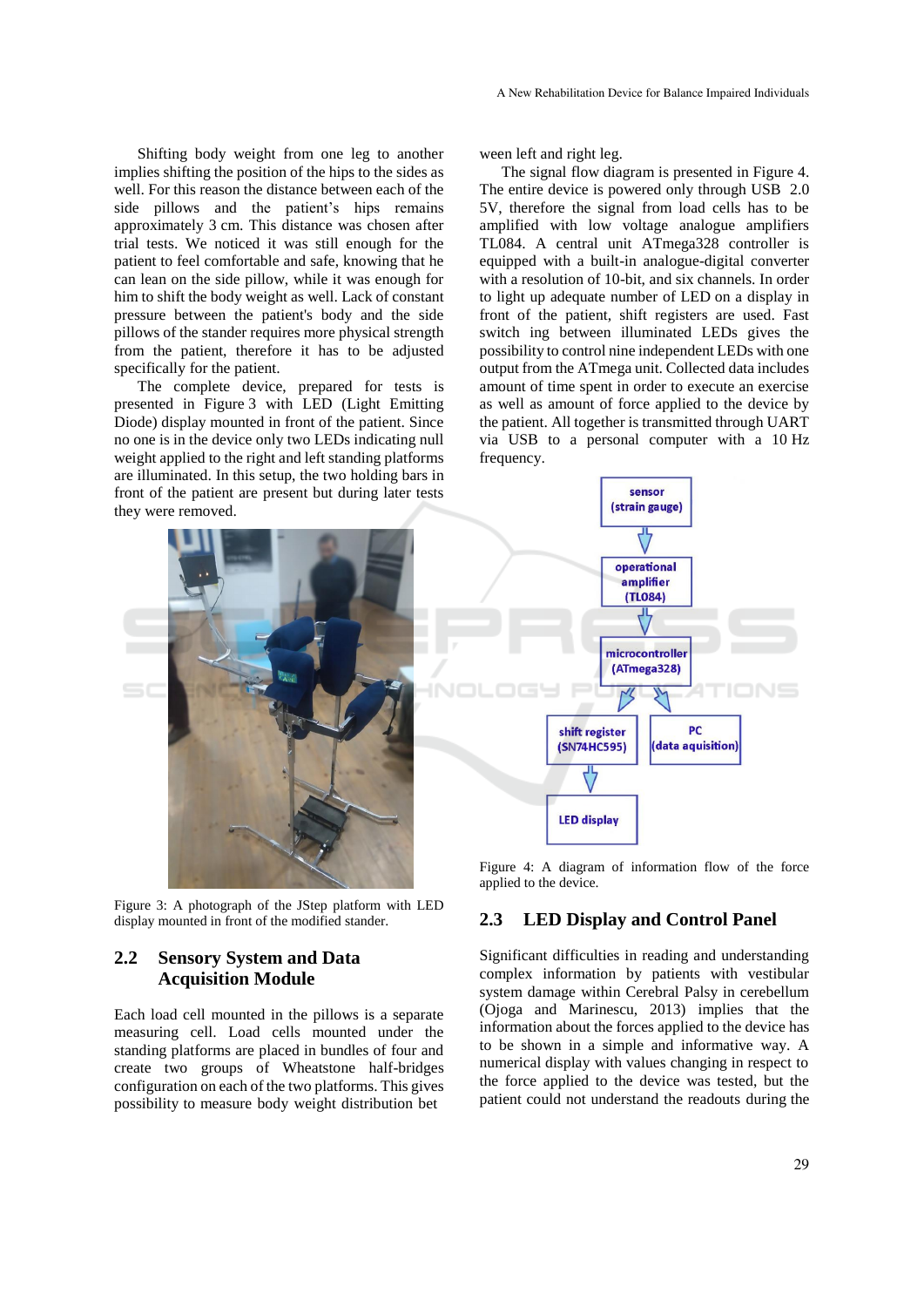exercises, thus there was no biofeedback. Any results from these tests are inconclusive.

Authors decided, that a solution to this problem would be a LED display (shown in Figure 5) composed of five bars, each representing one sensing surface (presented earlier in the Figure 1 on the right). Applying force to a sensing surface results in lighting up a correlated LED bar. The more force is applied, the more LEDs in the bar are illuminated. Force applied to the side and rear pillows is shown in green bars on the sides and at the bottom of the display. Body weight distribution between left and right leg is shown as two yellow-red tapering bars. When the force is equally distributed all yellow LEDs are illuminated. As soon as the weight is transferred to one of the sides, more LEDs on this side is illuminated, whereas the bar showing readings from the opposite side is diminishing.

Such a display setting allows to understand the body weight distribution at a glimpse of an eye, which allows to see the reactions between the patient and the device. Moreover it is very easy to set a goal for an exercise and the patient clearly sees if he is succeeding or not. This lets the patient put more attention to execute the task rather than focusing on reading the information from the display.

The simplicity of the display is achieved at the expense of readings resolution. As it is mentioned by a number of authors (Matyja, 2012)(Matyja and Domagalska, 1998)(Batra et al., 2011) the asymmetry of movements and reflexes is crucial in the examination of motor skills. For that reason a system that visualizes movement asymmetry rather than precise forces applied to the device by the patient gives better feedback information and is more informative. Independent to what is shown to the patient on the display, raw data is sent directly to the PC (Personal Computer) for further analysis.



Figure 5: LED display mounted in front of the patient with LED bars and button "P" indicated.

### **2.4 Sensor Calibration**

The spasticity of some muscle groups in CP can cause the inability to equalise the pressure of left and right leg on the base. It does not, however conclude for the inability of maintaining stability. The device allows calibrating the pressure range for sensing surfaces, so that it is tailored to the patient and their abilities.

The microcontroller used in the control system enables adjustment of the device performance to the patients of various weight and independently of how much force they apply to the device when leaning on the side or rear pillows. This feature has been achieved by implementing a sensor calibration.

The calibration is based on measuring maximum force applicable by the patient to the specific sensing surface and scaling the range of the readings accordingly. The result is, that the first LED and all LEDs up to the last one of a selected bar on the display are illuminated when minimum and maximum force is applied respectively.

Each time the device is switched on, an average reading during first three seconds is considered a null force reading for each sensor. During that time the patient cannot be in the device. The system enters the operational mode after three seconds and the patient may enter the device.

At this point the patient is asked to apply as much force to this sensing surface as he is capable. The system picks maximum value read during that time and sets it as the maximum value readable for this sensor. This information is mapped to eight levels, so that the LED bar can be lit properly. Afterwards the system goes back to operational mode and in order to calibrate another sensor, this procedure has to be repeated. The presented procedure does not influence readouts sent to PC via USB. The calibration refers only to the LED display resolution and range of signals.

### **3 CASE REPORT**

The device has been designed and built in close cooperation with a patient and his family. The patient was given the device to test it for the duration of six weeks. During this time he was asked to work with the assignments and complete each of them every day. The two assignments are discussed in the 3.2 Subsection. He was also asked to carry out the calibration procedure for null weight and maximum weight for all the sensors each day before he did the assignments.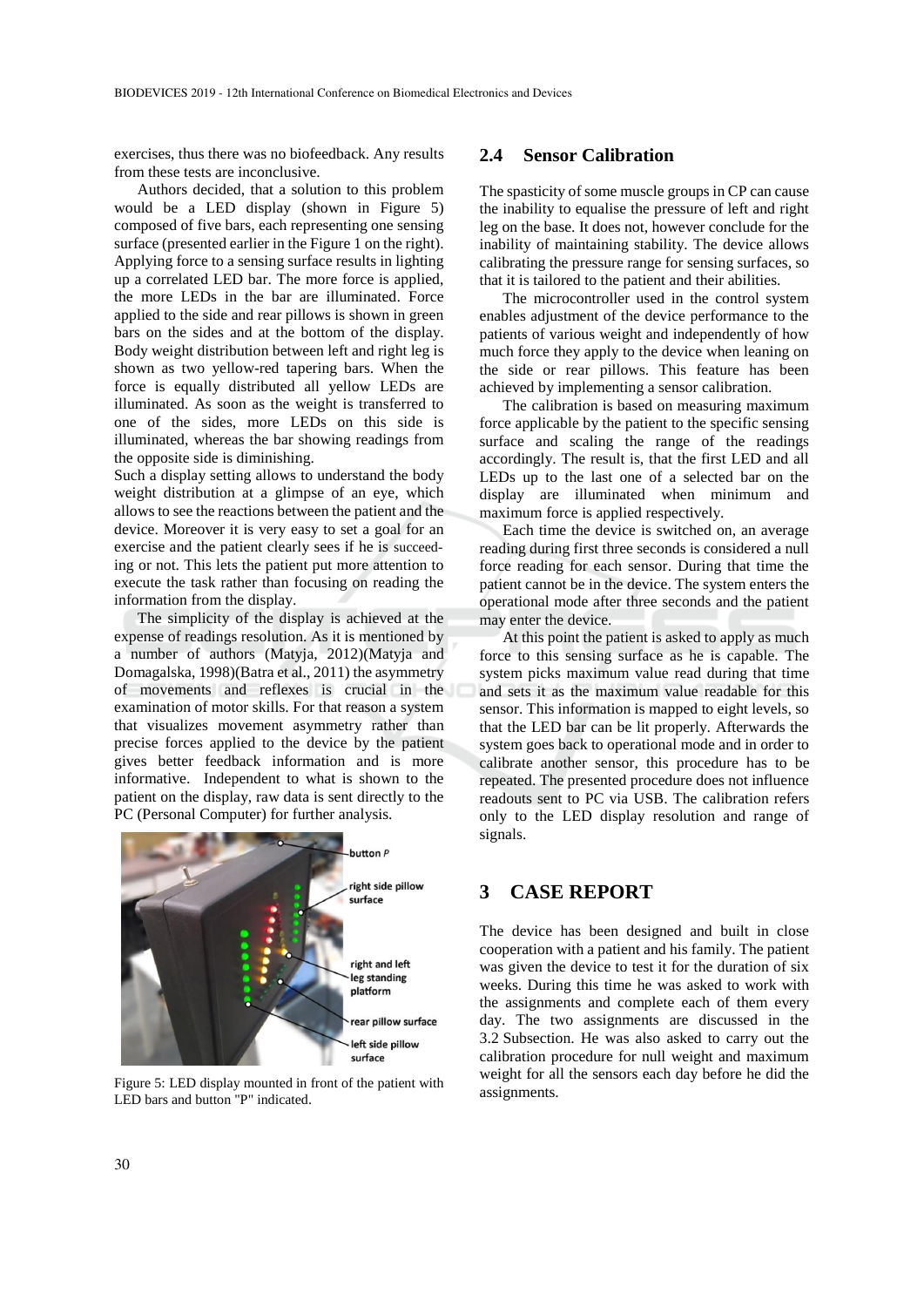#### **3.1 Subject**

The patient is a 16 y.o. boy with Cerebral Palsy in the cerebellum diagnosed when he was 20 months old. Based on MRI tests his palsy affected multiple areas of his brain: extrapyramidal nerves in his brain stem, cranial nerves, the diencephalon and the pyramidal nerve system of cortex. More precise examination is presented in a case study (Koczyk, 2015) which discusses EEG, MNRI and BAEP tests results. The patient is classified with GMFCS in between level IV and level V. His motor abilities allow him to sit and keep the torso upright while sitting. He is also capable of keeping his head upright and execute reaching tasks although dysmetria, tremor and dyssynergia are evident. He has strong astigmatism and difficulties in controlling the eyes movements when tired.

The patient moves around his home on all fours. This is the only way he can translocate from one place to another in a safe environment on his own. Outside his home he is able to move in his wheelchair but only with an assistance. He is unable to stand still without any support but he can hold on to furniture and rise as well as stand holding on to it. Making steps is challenging for the patient even when he is using external support. An assistant is necessary to walk him around the house but then the patient leans on the assistant giving him full control over the equilibrium.

Due to the spasticity of his legs' rear muscles e.g. plantar flexion is present permanently. Hence, the patient struggles to maintain an upright standing position because he has to flex the knees, keep his weight on the toes and rotate his hips backwards achieving anterior pelvic tilt. The result of such a posture is that the patient does not bring his hips in contact with the front pillow of a stander.

#### **3.2 Testing Procedure and Exercises Scenarios**

The device was located in a room, where the patient could easily enter the stander. In case the patient requires assistance, the assistant helps him walking into the device, locking the rear clasp and turning on the device. The patient performs twice two exercise scenarios each day, what results in approximately 30 minutes of standing in the device daily. In case the patient is sick or unable to perform his duty that day he is asked to complete his task the other day additionally to the scheduled exercises for that day. Exercise scenarios:

1. Illuminate specific number of LEDs related to the body weight distribution – goal is to shift the weight in order to reach a given number of LEDs randomly

chosen from two tapering LED bars as discussed in Subsection 2.3. In order to complete the exercise the given LED has to be kept illuminated for five consecutive seconds. The patient has 120 seconds to succeed. Otherwise the system automatically ends this round of an exercise. The exercise consists of two rounds.

2.Illuminate specific number of LEDs related to the body weight distribution while refraining from illuminating the LEDs related to the side or rear pillows – the patient has to execute the same algorithm as in the first exercise but this time leaning on the device results in lighting up the green bars on the LED display while the LED bars related to the standing platform are switched off. The patient is obliged then to diminish the pressure on the side pillows and find the correct weight distribution again

During the exercises the patient was asked not to grasp the stander with his hands. To facilitate that, he was given two cylindrical objects to hold.

For the sake of completing the second exercise a feasible threshold of force applied to the pillows has to be set, otherwise a person with stability deficits will not be able to finalize this task. After some trial tests the threshold value was set as 40% of the maximum force applicable to the pillows for this particular patient. This is in line with a very important aspect of the gamification, which is the win-lose ratio. In order to keep the patient actively involved in the game, hence in the rehabilitation process, a game designer has to maintain the game challenging for the patient but at the same time plausible to succeed.

All the tests and exercises were performed in a room temperature varying between  $21^{\circ}$ C and  $30^{\circ}$ C. To achieve results independent from the temperature variations, load cells readouts were verified in respect to the temperature changes. This was done thanks to the sensors' null calibration feature, which is essentially the readout of a non-loaded sensor. This data was collected from each day the device was used and stacked with room temperature changes in order to avoid any temperature influence onto the results.

#### **3.3 Results and Discussion**

During six week time period the patient performed the first exercise scenario 154 times and the second exercise scenario 113 times. It took him 23 days to complete all these exercises which was the result of patient's frequent respiratory infections. It was notable that after each break (the longest was five days in a row) he struggled with achieving a correct body weight distribution.

All the results gathered include: date and time; current number of exercise (1 or 2); current round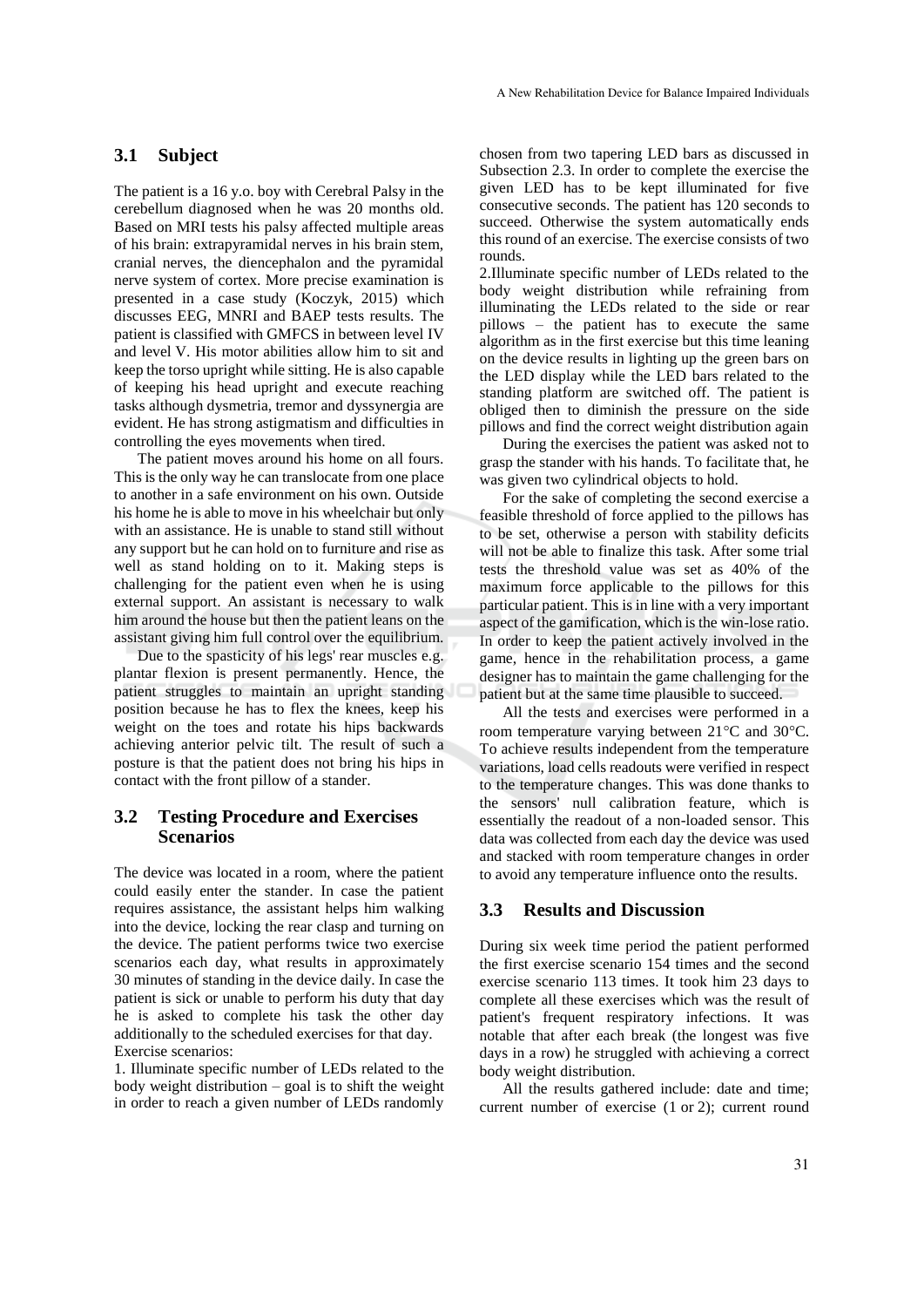number (1 or 2); current LED number illuminated as a target for this exercise, which together with the round number refers to the requested body weight distribution (1 through 8); amount of time spent on completing the exercise (in milliseconds); amount of time spent with a correct body weight distribution (in milliseconds); and for the second exercise, the amount of time the patient applied force to the pillows higher than the threshold (in milliseconds).

Data acquired during tests is divided based on the side to which the patient had to transfer the body weight as well as the amount of body weight applied to the particular side. There are four weight levels: 63% or less, 63−75%, 75 − 88% and 88 − 100% of body weight transferred to a particular leg. Such a division is done in order to identify if the patient has a problem with acquiring a specific body weight distribution.

The first quality criteria for both of the exercises is  $T_a$  which is the amount of time necessary for the patient to achieve and maintain the desired body weight distribution for five consecutive seconds. The exemplary results showing *T<sup>a</sup>* gathered for exercise 1, when the task was to keep the body weight evenly distributed between left and right leg with maximum 63% of the weight on one leg in a timespan of 42 days is shown in Figure 7, top. A trend function: y=-1.15+68 with coefficient of determination  $R^2$ =0.15 is embedded into the plot.

For both legs and all four body weight distribution levels, the trend function during the six weeks training time resulted in a negative slope constant which is presented in Table 1 as a linear trend function of subsequent plots. Additionally, the percentage of decrease of time necessary to complete the exercise  $\Delta T_a$  for both legs combined based on a trend function is also included. A significant decrease of time necessary to succeed in this task as the training proceeded can clearly be noticed. The activity which took approximately 70 seconds, after 6 weeks of training was more often achieved in only 20 seconds. Also, at first glance, an improvement in case of 63 − 75% level is least impressive, but in this case *T<sup>a</sup>* was the lowest out of all four load cases which is further shown in Table 2. This shows, that for tasks which are generally easier for the patient, the improvement is less notable.

The second quality criteria for both of the exercises is  $T_s$  which is the amount of time during which the desired body weight distribution was achieved but not necessarily maintained for consecutive five seconds. The  $T_s$  in its nominal value does not include that the overall time of completing the task may change reducing possibility to achieve higher  $T_s$  values. Hence,  $T_s$  is further considered a percentage value of a  $T_a$  time, where:

$$
T_{s\%} = \frac{T_s}{T_a} \cdot 100\%
$$
 (1)



Figure 6: On the top - time necessary to complete the task in exercise  $1 - T_a$ ; on the bottom - percentage of time necessary to complete the exercise during which patient achieved desired body weight distribution but not necessarily maintained it for consecutive 5 seconds - *Ts%*. Data presented for case where the patient's weight had to be distributed evenly with up to 63% of weight on one leg.

Table 1: Linear trend function  $y=ax+b$  of  $T_a$  and  $T_{s\%}$  in function of days (t) the exercises were performed for subsequent body weight distribution levels. LL stands for the left leg, RL stands for the right leg, and TO stands for both legs combined. Additionally, *ΔT<sup>a</sup>* is a percentage decrease of time necessary to complete the exercise for both legs combined based on a trend function *T<sup>a</sup>* (TO).

|                     | 100-88% of 88-75% of 75-63% of up to 63% |               |               |               |  |  |  |
|---------------------|------------------------------------------|---------------|---------------|---------------|--|--|--|
|                     | weight on                                | weight on     | weight on     | of weight     |  |  |  |
|                     | one leg                                  | one leg       | one leg       | on one leg    |  |  |  |
| $T_a$ (LL)          | $-0.37t + 31$                            | $-2.09t + 81$ | $-0.44t + 44$ | $-0.99t + 51$ |  |  |  |
| $T_a$ (RL)          | $-1.89t+129$                             | $-2.0t + 89$  | $-0.1t+35$    | $-1.2t+79$    |  |  |  |
| $T_a(TO)$           | $-2.15t+113$                             | $-2.0t + 87$  | $-0.27t+39$   | $-1.15t + 68$ |  |  |  |
| $T_{s\%}$ (LL)      | $-1.91t+105$                             | $0.91t + 25$  | $0.06t + 48$  | $0.74t + 33$  |  |  |  |
|                     | $T_{s\%}$ (RL)   0.66t+8.95              | $1.3t + 24$   | $0.17t + 49$  | $0.68t + 27$  |  |  |  |
|                     | $T_{s\%}$ (TO) 0.52t+23                  | $1.14t + 25$  | $0.1t + 49$   | $0.71t + 30$  |  |  |  |
| $\varDelta T_a$ [%] | 78                                       | 85            | 28            | 68            |  |  |  |

An exemplary result for *Ts%* is presented in Figure 7, bottom, where data was gathered for the first exercise with body weight evenly distributed between left and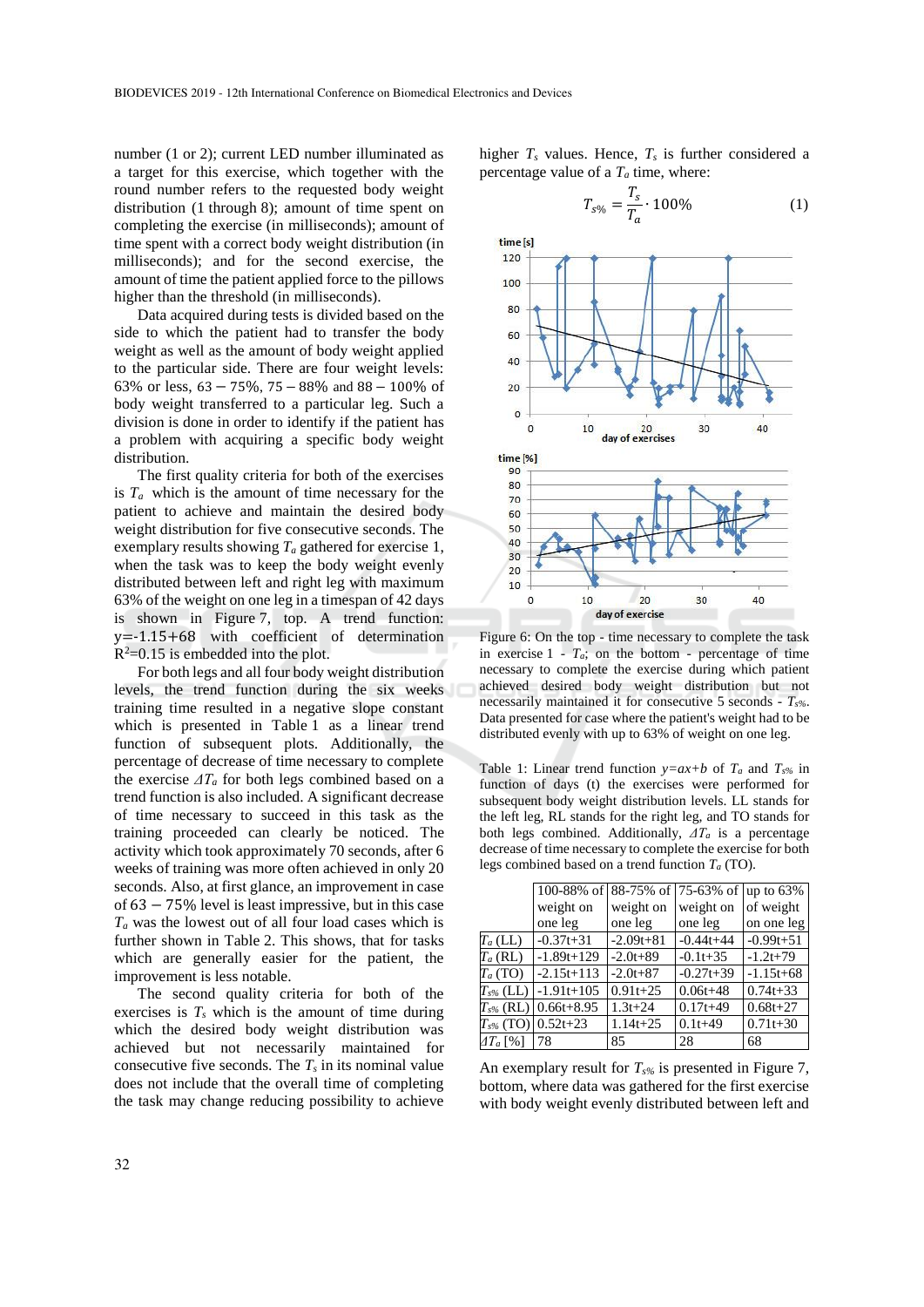right leg with maximum 63% of the body weight on one leg in a timespan of 42 days. Here the trend function y=0.71+30 with coefficient of determination  $R^2=0.26$  is embedded into the plot. Calculated trend functions of  $T<sub>s</sub>%$  for each leg separately as well as for both legs combined and for all of the four body weight distribution levels are presented in Table 1.

In most cases *Ts%* rises as the patient progresses with the training with an exception for 88 − 100% of body weight transferred to the left leg. This could be explained by a very low  $T_a$  values for this load case (fastest was 11 seconds and slowest was 25 seconds). Having in mind, that for 5 seconds patient has to maintain the correct balance anyway, achieving better results becomes very challenging. Another aspect is that  $T_{s\%}$  is inversely proportional to the  $T_a$  values. This implies that decreasing *T<sup>a</sup>* readouts with consecutive training days (what evidently occur) will always result in *Ts%* getting higher. Therefore, even though *Ts%* shows improvement over time, changes of nominal time spent on standing with proper body weight distribution in most cases were found not to have an apparent trend nor change significantly.

The combined results of  $T_a$  from six-weeks training period are calculated in order to achieve an overall view of patient's abilities. Mean time value *T<sup>a</sup>* is presented in Figure 8 and Table 2 for each body weight distribution level separately what provides information about posture dissymmetry.

It is notable, that tasks involving shifting body weight to the right leg are much more difficult for the patient. Also, the more weight is to be transferred to the right leg, the more difficult the task becomes.

Standard deviations of up to SD=22 for the body weight shifted mainly onto the left leg and up to SD=43 for the body weight shifted mainly onto the right leg are the result of frequent failures in body weight distribution task in 120 seconds time limit. For the task of transferring body weight onto the left leg patient did not succeeded only twice (for 87 times the task was assigned) whereas in the case of transferring body weight onto the right leg it happened 11 times throughout all 67 times the task was assigned. Observation of the patient while he was in training though revealed that most of the times he did not succeeded happened when he was distracted by a nearby discussion or was anxious to do something else in the time he was exercising. It is disputable therefore if a drop-out ratio should be considered as an important parameter for this study.

Restriction inflicted in the second exercise by the presence of side and rear pillows significantly

extended the time necessary for the patient to achieve and maintain the desired body weight distribution for



Figure 7: Mean time value  $\overline{T_a}$  necessary to complete the task in exercise 1 - data divided for four levels of body weight distribution and presented for each leg separately as well as for both legs combined (total).

Table 2: Data referring time value  $\overline{T_a}$  necessary to complete the task in exercise 1 presented for both legs in total as well as for the left and right leg separately in all four body weight distribution cases. LL stands for the left leg and RL stands for the right leg.

| Percentage<br>of weight<br>on one leg: | 100-88% 88-75% |    | 75-63% | 63-50% |
|----------------------------------------|----------------|----|--------|--------|
| $\overline{T_a}$ total [s]             | 61             | 44 | 35     | 41     |
| $\overline{T_a}$ (LL) [s]              |                | 52 | 36     | 49     |
| $T_a$ (RL) [s]                         |                |    | 34     | 30     |

five consecutive seconds  $(T_a)$ . Mean time value  $\overline{T_a}$  is presented in Figure 9 as well as in the Table 3. Here the differences in shifting body weight over left or right leg are not so obvious and improvement in  $\overline{T_a}$  is only notable in respect to amount of body weight shifted to the side. This suggests, that it was more difficult for the patient to stand without leaning on the pillows than it was to shift the body weight to a correct position.

The task of transferring the body weight properly to the left and right leg in the second exercise was assigned 57 and 56 times respectively. In case of the left leg the patient did not manage to achieve success in the 120 seconds time limit six times and for the right leg it was eight times. This resulted in standard deviations of  $\overline{T_a}$  up to SD=38 for the left leg and up to SD=54 for the right leg results. Again, the drop-out Case were mostly inflicted by external disturbances.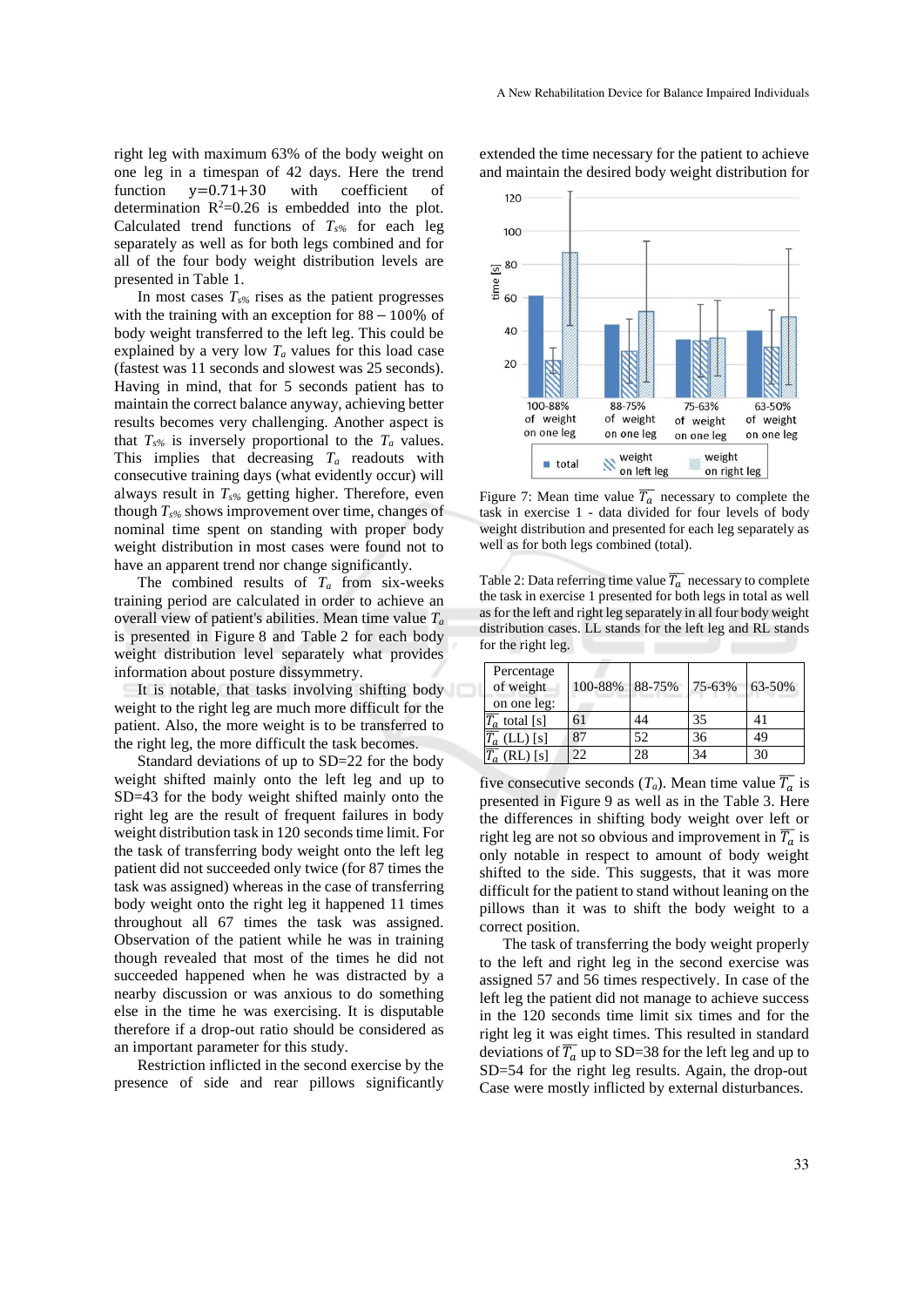

Figure 8: Mean time value  $\overline{T_a}$  necessary to complete the task in exercise 2 - data divided for four levels of body weight distribution and presented for each leg separately as well as for both legs combined (total).

Table 3: Data referring time value  $\overline{T_a}$  necessary to complete the task in exercise 2 presented for both legs in total as well as for the left and right leg separately in all four body weight distribution cases. LL stands for the left leg and RL stands for the right leg.

| Percentage<br>of weight<br>on one leg: | 100-88% | 88-75% | 75-63% 63-50% |    |
|----------------------------------------|---------|--------|---------------|----|
| $\overline{T_a}$ total [s]             | 68      | 66     | 48            | 51 |
| $\overline{T_a}$ (LL) [s]              | 76      | 72     | 37            | 57 |
| $(RL)$ [s]                             | 61      | 59     | 56            | 46 |

The results in case of the second exercise are much more consistent and show very similar  $\overline{T_a}$ values for all four cases where the weight had to be shifted onto the left leg. We noticed also very little improvement of *T<sup>a</sup>* and *Ts%* parameters over the sixweeks training time in case of second exercise. This is probably due to a very high difficulty the patient had with the task of shifting the body weight while simultaneously caring not to lean on the device.

### **4 CONCLUSIONS**

We have presented a new rehabilitation device for people with stability deficits. Discussed assisting device ameliorates keeping the equilibrium by training the body weight shifting in coronal plane while visualizing patient's current body weight distribution and forces inflicted onto the pillows keeping him in an upright standing position. The

device is designed to be used by the people who may not necessarily be able to keep the upright standing position on their own but have muscle strength sufficient to maintain an upright position with use of a stander.

A set of exercises is proposed in order to train the stability with use of the device. They involve shifting patient's body weight so that it matches requested body weight distribution while avoiding leaning onto the side and rear pillows of the stander.

Forces inflicted onto the device are shown in form of LEDs being illuminated as the patient applies more force to the device or shifts the body weight. Such functionality gives physiotherapists real time information about body weight distribution while the patient is performing exercises in an erect position. Moreover it provides a wider knowledge about the compensation the patient may need in order to keep the upright standing position. It is also considered that the device may play a significant role in an evaluation process of patients' stability. Performing proposed exercises allows to estimate the capabilities of the patient.

For the patient, on the other hand, important aspect of using the device is that, with the instant biofeedback about the body weight distribution, the patient may adjust his position by himself. This can be done even if the person's reflexes are stunted or the nervous system doesn't work correctly.

Thanks to the presented calibration process the measurement system is versatile making the device suitable for work with patients of any weight or height.

The device was tested with an Ataxic Cerebral Palsy patient during a six-week time period. During this time the patient performed 267 times the exercises described. It means the patient spent approximately 30 hours in the device safely standing and performing exercises, what is already a great success. Detailed results given by the system were discussed with physiotherapists and several conclusions were drawn:

1. The patient tends to grasp the stander. This was notable mainly when the patient tried to produce dynamic movements with relatively high acceleration. Holding to a steady stander gave the patient more confidence in movements and requested tasks were performed faster. If the aim is to induce a correct muscle tonus while in erect position, then body dynamics should be drawn from body mobility and control rather than external support.

2. The randomness of body weight distribution requests should be introduced after repetitive movements requests. This is due to the fact, that the